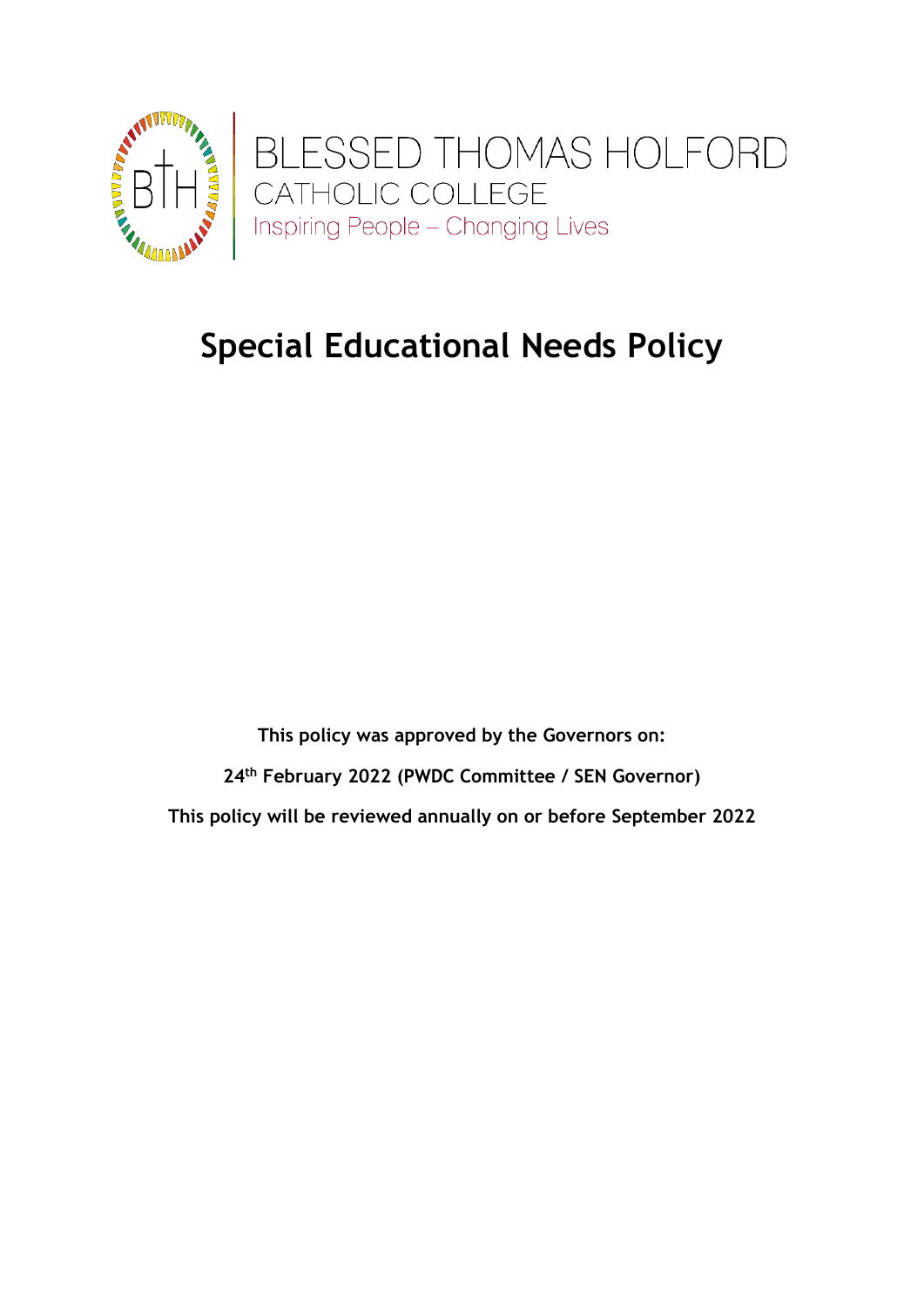## **1 Aims**

- 1.1 Blessed Thomas Holford Catholic College outlines in its mission statement that 'We change lives through our culture of high standards and expectations of everyone' and 'our belief that achievement is for all'. Our support for all children within our care extends to those children with additional needs that require assistance to help them fulfil their potential.
- 1.2 Blessed Thomas Holford Catholic College shall ensure that:
	- the special educational needs of pupils will be addressed and pupils will not be labelled or disadvantaged by any policy or procedure operated within the school;
	- it works in partnership with parents and appropriate external agencies to support students with special educational needs and will use its best endeavours ensure that appropriate provision is secured for any student with special educational needs in order to achieve agreed outcomes;
	- it has a Special Educational Needs Co-ordinator (SENCO). The SENCO will maintain and regularly review the SEN record held in respective of an individual pupil and coordinate support. However, it will be the responsibility of all staff to support individual pupils, to implement strategies suggested by the SENCO and generally be responsible for ensuring that pupils receive provision appropriate to their needs and agreed outcomes; and
	- children and young people with SEN engage in the activities of the school alongside pupils who do not have SEN
- 1.3 All support provided and decisions taken have regard to these general principles as well as the legal framework set out in the Children & Families Act 2014, the SEND Regulations 2014 and the SEND Code of Practice 2015.

## **2 Definitions**

- 2.1 Under the Children & Families Act 2014, a child/young person will have SEN if they have a learning difficulty or disability which calls for special educational provision to be made for them.
- 2.2 A Child or Young Person will have a learning difficulty or disability if they have:
	- A significantly greater difficulty in learning than the majority of others of the same age; or
	- A disability that prevents or hinders them from making use of facilities that are generally provided for others of the same age in mainstream schools in England.
- 2.3 Special Educational Provision is education or training that is additional to, or different from, that made generally for other children/young people of the same age by mainstream schools

## **3 Roles & Responsibilities**

- 3.1 The implementation of this policy will be monitored by the governors of the school and remain under constant review by the Head Teacher.
	- The school will appoint a governor with responsibility for SEN. The SEN Governor will raise SEN issues at governing board meetings; monitor the quality and effectiveness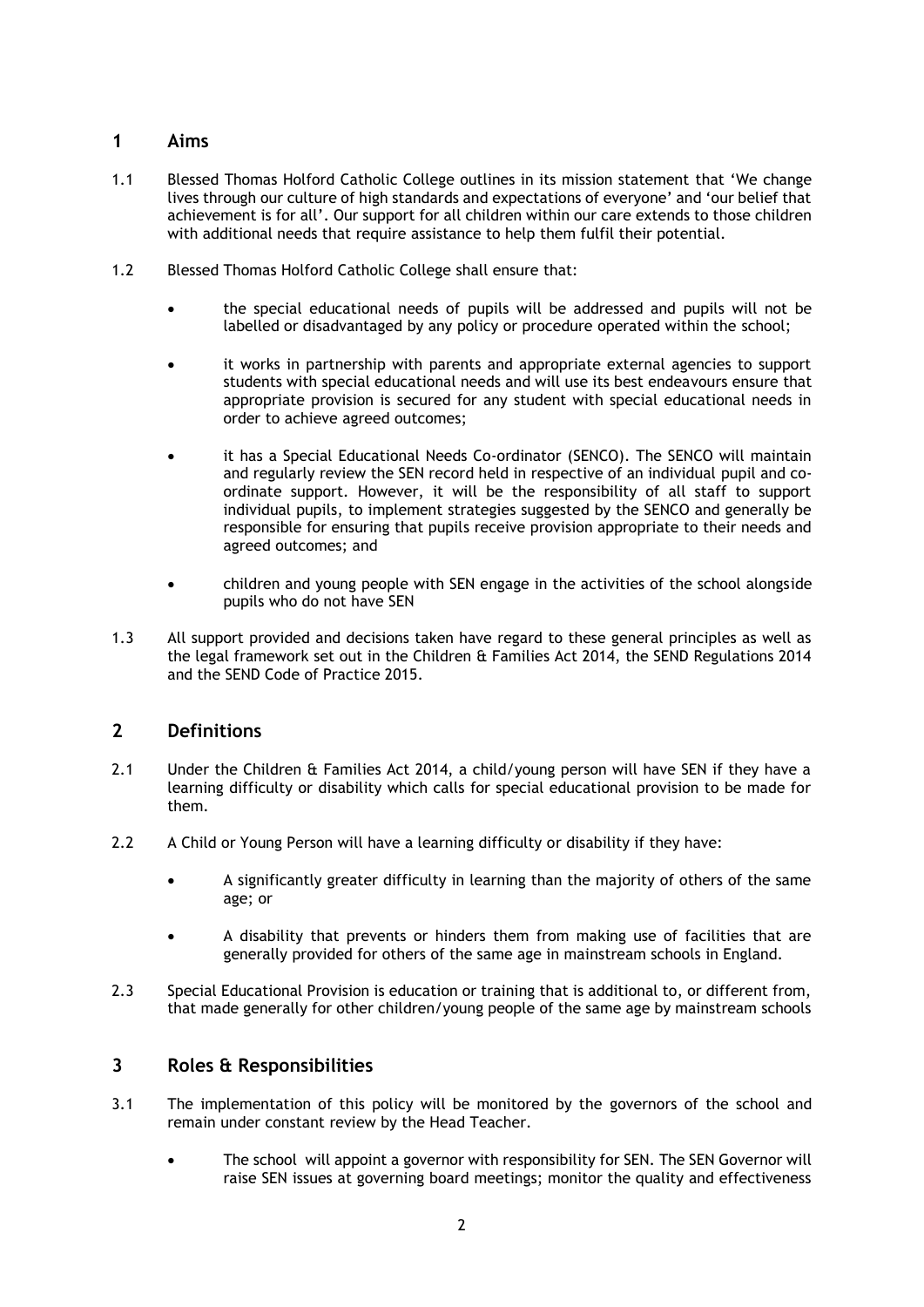of SEN provision within the school and work with designated senior leaders to develop the SEN policy and provision.

- The Head Teacher will work with the SENCO and SEN Governor to develop the SEN policy and provision within the school. The Head Teacher has overall responsibility for the provision and progress of learners with SEND.
- The SENCO will co-ordinate the school's approach to SEND provision and will undertake those duties set out in chapter 6 of the SEND Code of Practice 2015.
- Class teachers are responsible for the progress and development of every pupil in their class and will work with the SENCO and TAs to ensure the "assess plan do review" cycle is appropriately implemented to support any pupil student with SEND.
- 3.2 The school will work in partnership with pupils, teachers, parents and, where appropriate, other external agencies to ensure that individual learning needs are addressed within the context of the school curriculum.
- 3.3 Parents of SEN pupils will be able to discuss the needs of their child with their child's tutor, Head of Year/House or the SENCO.

### **4 Identification & Assessment of SEN**

- 4.1 Information about previous special educational needs will usually accompany pupils upon entry to the school and this will be used by the SENCO to make sure appropriate provision is continued.
- 4.2 This information is collated from the transfer of school files from the previous school and during transition meetings which are held with all the feeders schools or early years setting, in the summer term, before students start at the school. If necessary a strategy sheet will be drawn up for each student with SEN.
- 4.3 On entry all to secondary provision, pupils are assessed and the data from these tests is then analysed by the SENCO and Subject Leads to identify any potential areas of need. Pupils may then be added to the SEN Record in line with the Code of Practice guidance for SEN.
- 4.4 The assessments taken by students upon entry include Cognitive Ability Tests (CATs) and Reading tests in the autumn term.
- 4.5 Ongoing identification is also completed alongside the school reporting process as data is collected and analysed in all subject areas by Subject Leads. If a pupil has not made expected progress then interventions will be put in place regardless of need. If a member of staff identifies a pupil whose special educational needs are not met by the normal differentiated programme of study, then the class teacher will work with the pupil setting clear targets and providing greater differentiation. If the situation improves then no further action is needed. If there is no improvement the SENCO will be informed.
- 4.6 At this point information will be gathered. The class teacher will inform the parents about the issue and there will be consultation and discussion around the proposed additional support for the pupil. Parents, and the pupil where appropriate, will be involved in sharing information and agreeing outcomes. It will be decided whether it is appropriate to further monitor the student. A strategy sheet will be drawn up by the SEN team with copies shared with all staff concerned with the pupil's progress.
- 4.7 If a parent/carer refers their child to the school as they believe their child has special educational needs they should contact the SENCO, who will undertake investigations and appropriate assessments (with input from the relevant teachers) to see if they are achieving